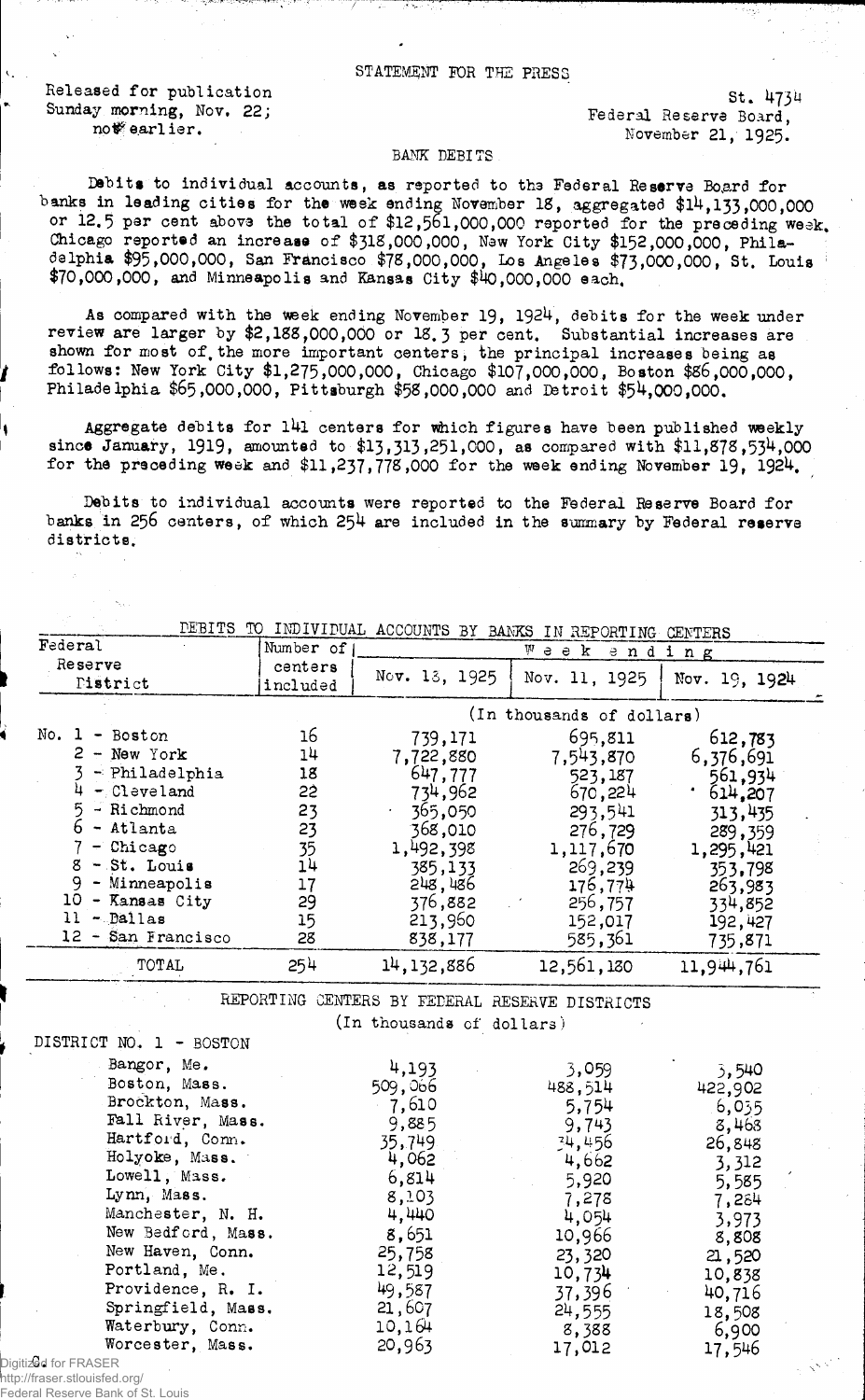|                                                                                                                                                                                                                                                                                                                                                                                                                                | PEBITS TO INDIVIDUAL ACCOUNTS BY BANKS IN REPORTING CENTERS<br>St. 4734a<br>Weekending                                                                                                                          |                                                                                                                                                                                                                    |                                                                                                                                                                                                      |
|--------------------------------------------------------------------------------------------------------------------------------------------------------------------------------------------------------------------------------------------------------------------------------------------------------------------------------------------------------------------------------------------------------------------------------|-----------------------------------------------------------------------------------------------------------------------------------------------------------------------------------------------------------------|--------------------------------------------------------------------------------------------------------------------------------------------------------------------------------------------------------------------|------------------------------------------------------------------------------------------------------------------------------------------------------------------------------------------------------|
|                                                                                                                                                                                                                                                                                                                                                                                                                                |                                                                                                                                                                                                                 | Nov. 18, 1925 Nov. 11, 1925 Nov. 19, 1924                                                                                                                                                                          |                                                                                                                                                                                                      |
| DISTRICT NO. 2 - NEW YORK                                                                                                                                                                                                                                                                                                                                                                                                      |                                                                                                                                                                                                                 | (In thousands of dollars)                                                                                                                                                                                          |                                                                                                                                                                                                      |
| Albany, N.Y.<br>Binghamton, N. Y.<br>Buffalo, N.Y.<br>Elmira, N. Y.<br>Jamestown, N.Y.<br>Montclair, N. J.<br>Newark, N. J.<br>New York, N. Y.<br>Northern New Jersey Clearing                                                                                                                                                                                                                                                 | 26,209<br>5,431<br>98,015<br>4,751<br>$-5,044$<br>6,114<br>98,676.<br>7,339,651                                                                                                                                 | 36,113<br>5,903<br>100,634<br>4,305<br>5,955<br>3,966<br>73,691<br>7,187,358                                                                                                                                       | 27,182<br>5,152<br>78,141<br>4,114<br>4,884<br>4,396<br>72,085<br>6,064,879                                                                                                                          |
| House Association<br>Passaic, N. J.<br>Poughkeepsie, N. Y.<br>Rochester, N. Y.<br>Stamford, Conn.<br>Syracuse, N.Y.                                                                                                                                                                                                                                                                                                            | 58,440<br>12,307<br>4,153<br>40,286<br>3,887<br>19,916                                                                                                                                                          | 44,222<br>9,171<br>4,110<br>45,506<br>3,579<br>19,357                                                                                                                                                              | 47,937<br>8,774<br>3,392<br>36,069<br>2,913<br>16,773                                                                                                                                                |
| DISTRICT NO. 3 - PHILADELPHIA                                                                                                                                                                                                                                                                                                                                                                                                  |                                                                                                                                                                                                                 |                                                                                                                                                                                                                    |                                                                                                                                                                                                      |
| Allentown, Pa.<br>Altoona, Pa.<br>Camden, N. J.<br>Chester, Pa.<br>Harrisburg, Pa.<br>Hazleton, Pa.<br>Johnstown, Pa.<br>Lancaster, Pa.<br>Lebanon, Pa.<br>Norristown, Pa.<br>Philadelphia, Pa.<br>Reading, Pa.<br>Scranton, Pa.<br>Trenton, N. J.<br>Wilkes-Barre, Pa.<br>Williamsport, Pa.<br>Wilmington, Del.<br>York, Pa.                                                                                                  | 11,083<br>4,576<br>18,081<br>7,038<br>12,337<br>4,136<br>6,218<br>8,209<br>2,143<br>1,295<br>487,619<br>12,509<br>17,000<br>19,904<br>12,241<br>5,247<br>12,103<br>6,038                                        | 8,418<br>3,695<br>14,083<br>5,225<br>9,113<br>3,208<br>5,981<br>7,400<br>1,752<br>1,101<br>392,443<br>10,621<br>13,800<br>15,897<br>9,486<br>3,798<br>11,910<br>5,256                                              | $\epsilon$ ,478<br>4,207<br>14,647<br>5,799<br>11,240<br>4,081<br>5,661<br>7,196<br>1,817<br>1,046<br>422,543<br>9,311<br>18,000<br>16,936<br>12,742<br>4,192<br>8,625<br>5,413                      |
| DISTRICT NO. 4 - CLEVELAND<br>Akron, Ohio<br>Butler, Pa.<br>Canton, Ohio<br>Cincinnati, Ohio<br>Cleveland, Ohio<br>Columbus, Ohio<br>Connellsville, Pa.<br>Dayton, Ohio<br>Erie, Pa.<br>Greensburg, Pa.<br>Homestead, Pa.<br>Lexington, Ky.<br>Lima, Chio<br>Lorain, Ohio<br>Oil City, Pa.<br>Pittsburgh, Pa.<br>Springfield, Ohio<br>Toledo, Ohio<br>Warren, Ohio<br>Wheeling, W. Va.<br>Youngstown, Ohio<br>Zanesville, Ohio | 22,858<br>3,094<br>10,808<br>90,923<br>175,975<br>35,147<br>.1,336<br>18,581<br>9,066<br>7,212<br>1,169<br>5,773<br>3,393<br>1,598<br>4,433<br>253,391<br>5,278<br>48,965<br>3,737<br>11,561<br>17,673<br>2,991 | 19,772<br>2,700<br>11,068<br>83,662<br>160,253<br>34,758<br>1,002<br>17,208<br>8,544<br>t,<br>4,737<br>930<br>4,694<br>3,375<br>1,385<br>2,987<br>225,990<br>5,021<br>47,059<br>2,670<br>12,559<br>17,318<br>2,032 | 17,785<br>3,707<br>9,307<br>79,239<br>152,163<br>32,077<br>1,230<br>15,807<br>8,316<br>5,237<br>1,172<br>4,565<br>3,973<br>1,790<br>3,303<br>195,318<br>4,728<br>44,669<br>3,144<br>10,740<br>13,034 |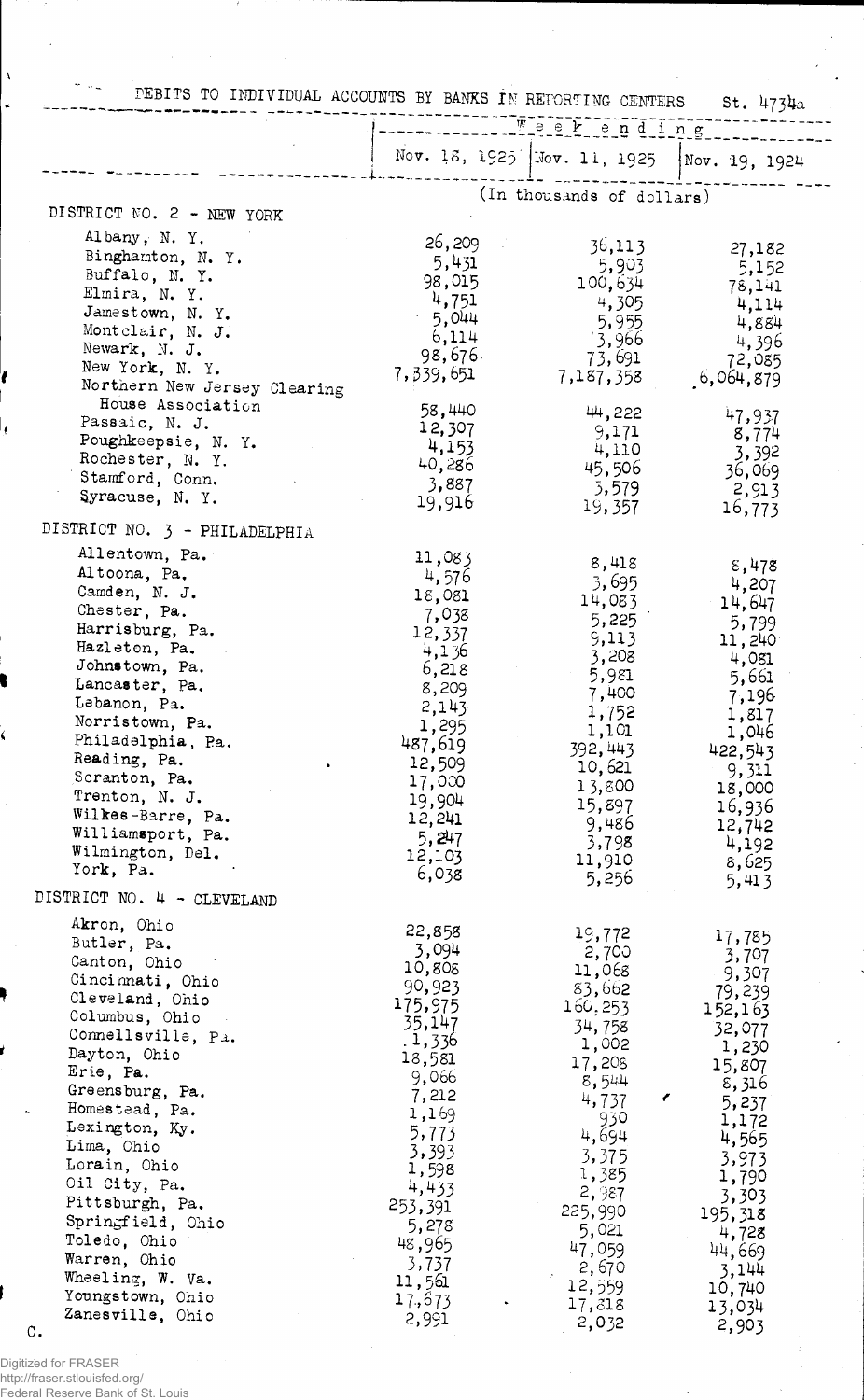| DEBITS TO INDIVIDUAL ACCOUNTS BY BANKS IN REPORTING CENTERS St. 4734b                                                                                                                                                                                                                                                                                                                                                                                         |                                                                                                                                                                                                                         |                                                                                                                                                                                                                        |                                                                                                                                                                                                                      |
|---------------------------------------------------------------------------------------------------------------------------------------------------------------------------------------------------------------------------------------------------------------------------------------------------------------------------------------------------------------------------------------------------------------------------------------------------------------|-------------------------------------------------------------------------------------------------------------------------------------------------------------------------------------------------------------------------|------------------------------------------------------------------------------------------------------------------------------------------------------------------------------------------------------------------------|----------------------------------------------------------------------------------------------------------------------------------------------------------------------------------------------------------------------|
|                                                                                                                                                                                                                                                                                                                                                                                                                                                               | Weekending<br>Nov. 12, 1925   Nov. 11, 1925   Nov. 19, 1924                                                                                                                                                             |                                                                                                                                                                                                                        |                                                                                                                                                                                                                      |
|                                                                                                                                                                                                                                                                                                                                                                                                                                                               |                                                                                                                                                                                                                         |                                                                                                                                                                                                                        |                                                                                                                                                                                                                      |
|                                                                                                                                                                                                                                                                                                                                                                                                                                                               |                                                                                                                                                                                                                         | (In thousands of dollars)                                                                                                                                                                                              |                                                                                                                                                                                                                      |
| DISTRICT NO. 5 - RICHMOND                                                                                                                                                                                                                                                                                                                                                                                                                                     |                                                                                                                                                                                                                         |                                                                                                                                                                                                                        |                                                                                                                                                                                                                      |
| Asheville, N. C.<br>Baltimore, Md.<br>Charleston, S. C.<br>Charleston, W. Va.<br>Charlotte, N. C.<br>Columbia, S. C.<br>Cumberland, Md.<br>Danville, Va.<br>Durham, N. C.<br>Greensboro, N.C.<br>Greenville, S. C.<br>Hagerstown, Md.<br>Huntington, W. Va.<br>Lynchburg, Va.<br>Newport News, Va.<br>Norfolk, Va.<br>Raleigh, N. C.<br>Richmond, Va.<br>Roanoke, Va.<br>Spartanburg, S. C.<br>Washington, D. C.<br>Wilmington, N. C.<br>Winston-Salem, N. C. | 7,251<br>120,417<br>6,444<br>9,822<br>12,889<br>5,000<br>2,458<br>3,509<br>8,976<br>4,285<br>6,475<br>2,890<br>7,006<br>5,840<br>2,503<br>21,143<br>6,091<br>45,986<br>6,749<br>5,208<br>58,524<br>5,738<br>9,846       | 6,605<br>84,796<br>5,683<br>8,191<br>10,348<br>5;071<br>1,711<br>2,698<br>得。<br>6,244<br>4,360<br>5,699<br>2,194<br>6,109<br>4,339<br>2,042<br>15,095<br>7,823<br>34,375<br>6,085<br>3,176<br>58,353<br>4,384<br>8,160 | 5,720<br>96,300<br>5,928<br>8,029<br>12,020<br>5,662<br>2,318<br>3,646<br>6,155<br>7,194<br>6,493<br>2,425<br>6,814<br>5,077<br>1,902<br>20,359<br>6,048<br>32,952<br>6,415<br>4,866<br>53,057<br>5,669<br>8,386     |
| DISTRICT NO. 6 - ATLANTA                                                                                                                                                                                                                                                                                                                                                                                                                                      |                                                                                                                                                                                                                         |                                                                                                                                                                                                                        |                                                                                                                                                                                                                      |
| Albany, Ga.<br>Atlanta, Ga.<br>Augusta, Ga.<br>Birmingham, Ala.<br>Brunswick, Ga.<br>Chattanooga, Tenn.<br>Columbus, Ga.<br>Dothan, Ala.<br>Elberton, Ga.<br>Jackson, Miss.<br>Jacksonville, Fla.<br>Knoxville, Tenn.<br>Macon, Ga.<br>Meridian, Miss.<br>Mobile, Ala.<br>Montgomery, Ala.<br>Nashville, Tenn.<br>Newnan, Ga.<br>New Orleans, La.<br>Pensacola, Fla.<br>Savannah, Ga.<br>Tampa, Fl.a.<br>Valdosta, Ga.<br>Vicksburg, Miss.                    | 1,598<br>46,180<br>8,466<br>37,260<br>993<br>13,652<br>4,763<br>1,180<br>326<br>5,600<br>34,740<br>8,819<br>7,318<br>4,343<br>9,574<br>6,581<br>22,161<br>528<br>108,698<br>2,956<br>13,347<br>26,033<br>1,598<br>2,476 | 1,050<br>41,332<br>6,172<br>26,370<br>694<br>3,947<br>3,536<br>228<br>4,400<br>22,823<br>6,507<br>4,961<br>3,369<br>7,851<br>5,345<br>16,714<br>636<br>78,641<br>2,088<br>11,067<br>20,551<br>1,317<br>2,130           | 1,372<br>41,465<br>9,213<br>33,700<br>632<br>10,373<br>3,964<br>792<br>378<br>4,800<br>16,650<br>8,222<br>5,994<br>3,560<br>7,791<br>6,125<br>19,925<br>607<br>87,200<br>1,676<br>11,310<br>10,562<br>1,233<br>2,607 |

 $\lambda$ 

 $\circ.$ 

 $\hat{\boldsymbol{\beta}}$  $\ddot{\phantom{0}}$ 

t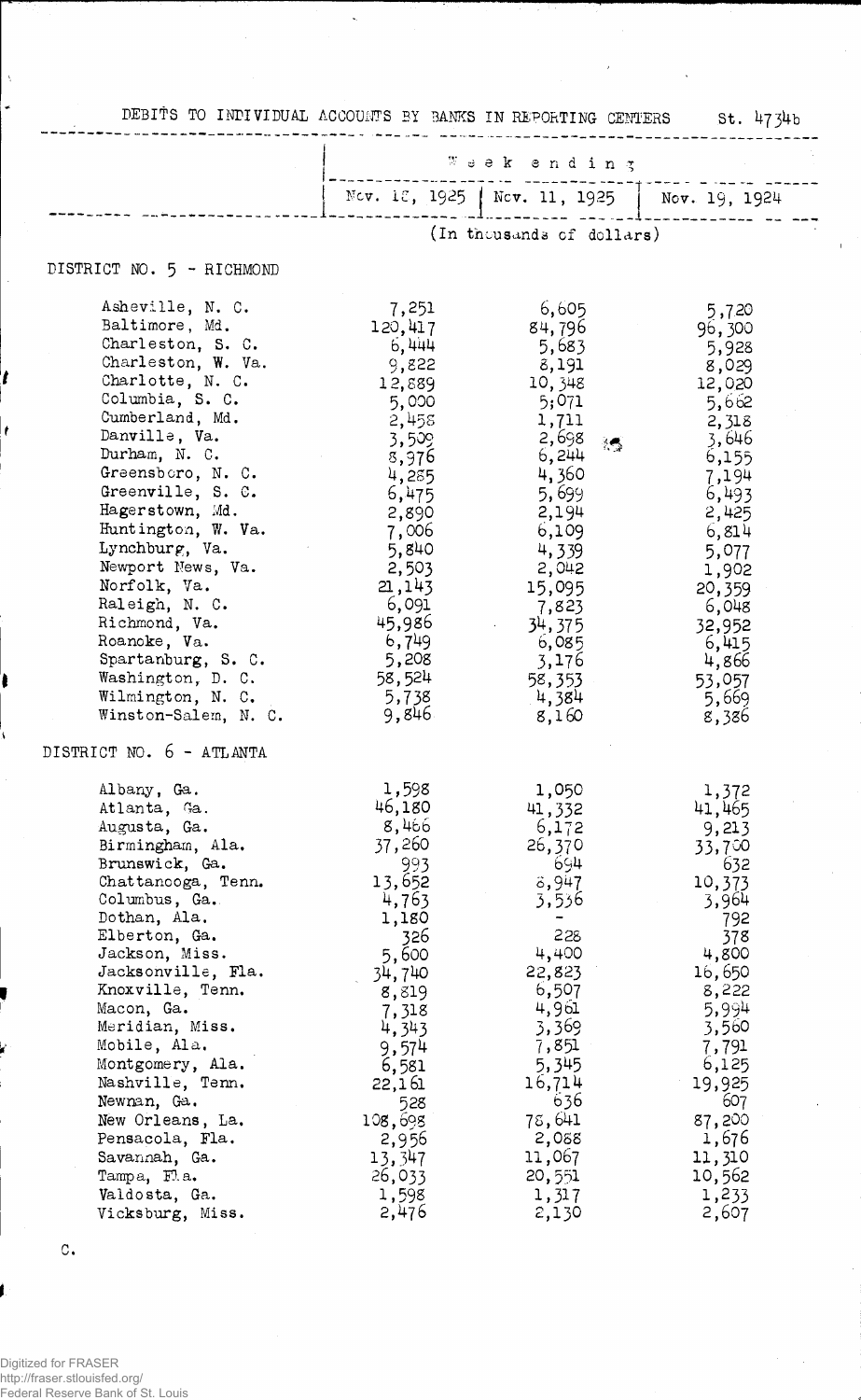DEBITS TO INDIVIDUAL ACCOUNTS BY BANKS IN REPORTING CENTERS St. 473kc

|                                        |                   | Nov. $15,1925$   Nev. 11, 1925 | Nov. 19, 1924    |
|----------------------------------------|-------------------|--------------------------------|------------------|
|                                        |                   |                                |                  |
|                                        |                   | (In thousands of dollars)      |                  |
| DISTRICT NO. 7 - CHICAGO               |                   |                                |                  |
| Adrian, Mich.                          |                   | 1,029                          | 1,181            |
| Aurora, Ill.                           | 4,602             | 3,394                          | 4,039            |
| Bay <sup>k</sup> City, Mich.           | 3,227             | 3,354                          | 3,186            |
| Bloomington, Ill.                      | 3,464             | 2,361                          | 2,964            |
| Cedar Rapids, Iowa                     | 11,076            | 7,075                          | 9,435            |
| Champaign, Ill.                        | 2,226             | 2,233                          | 2,190            |
| Chicago, III.<br>Danville, Ill.        | 921, 312<br>3,363 | 603,251<br>2,306               | 814,441<br>3,780 |
| Davenport, Iowa                        | 8,294             | 6,026                          | 7,163            |
| Decatur, Ill.                          | 5,033             | 3,928                          | 4,068            |
| Des Moines, Iowa                       | 21,421            | 16,764                         | 21,223           |
| Detroit, Mich.                         | 222,812           | 205,342                        | 169,252          |
| Dubuque, Iowa                          | 4,483             | 3,370                          | 3,578            |
| Flint, Mich.<br>Fort Wayne, Ind.       | 8,564<br>10,676   | 7,658<br>11,345                | 7,068            |
| Gary, Ind.                             | 4,852             | 6,523                          | 10,578<br>4,380  |
| Grand, Rapids, Mich.                   | 23,218            | 22,696                         | 18,072           |
| Green Bay, Wis.                        | 3,307             | 3,192                          | 2,964            |
| Hammond, Ind.                          | 3,990             | 4,320                          | 4,280            |
| Indianapolis, Ind.                     | 42,692            | 36,974                         | 41,558           |
| Jackson, Mich.                         | 5,490             | 5,501                          | 4,432            |
| Kalamazoo, Mich.<br>Lansing, Mich.     | 5,710<br>8,080    | 5,522<br>9,200                 | 4,900<br>7,400   |
| Mason City, Iowa                       | 2,499             | 2,137                          | 2,550            |
| Milwaukee, Wis.                        | 73,883            | 65,550                         | 67,688           |
| Moline, Ill.                           | 2,789             | 1,985                          | 2,863            |
| Muscatine, Iowa                        | 1,075             | 1,841                          | 1,143            |
| Oshkosh, Wis.<br>Peoria, Ill.          | 3,000<br>13,688   | 2,800<br>8,726                 | 3,000<br>10,916  |
| Rockford, Ill.                         | 7,339             | 6,670                          | 6,203            |
| Saginaw, Mich.                         | 5,971             | 7,084                          | 5,679            |
| Sheboygan, Wis.                        | 4,764             | 4,269                          |                  |
| Sioux City, Iowa                       | 21,692            | 15,852                         | 16,252           |
| South Bend, Ind.                       | 13,569            | 15,040                         | 10,673           |
| Springfield, Ill.<br>Terre Haute, Ind. | 9,441<br>4,970    | 7,367<br>6,034                 | 7,588<br>5,769   |
| Waterloo, Iowa                         | 4,590             | 4,249                          | 4,146            |
| DISTRICT NO. 8 - ST. LOUIS             |                   |                                |                  |
| East St. Louis and Nat'l.              |                   |                                |                  |
| Stock Yards, Ill.                      | 12,623            | 8,950                          | 10,819           |
| Eldorado, Ark.                         | 3,187             | 2,145                          | 1,71g            |
| Evansville, Ind.                       | $9,5,0$<br>4,506  | 9,811                          | 6,653            |
| Fort Smith, Ark.<br>Greenville, Miss.  | 1,5.1             | 4, 673<br>1,185                | 4,468<br>1,730   |
| Helena, Ark.                           | 2,089             | 1,625                          | 2,405            |
| Little Rock, Ark.                      | 25,042            | 18,277                         | 23,738           |
| Louisville, Ky.                        | 49,266            | 34,108                         | 43,405           |
| Memphis, Tenn.                         | 49,550            | 34,088                         | 45,310           |
| Owensboro, Ky.                         | 1,346             | 923                            | 1,317            |
| Quincy, Ill.<br>St. Louis, Mo.         | 3,555<br>218,100  | 2,160                          | 2,901            |
| Sedalia, Mo.                           | 1,023             | 147,700<br>770                 | 204,900<br>1,068 |
| Springfield, Mo.                       | 3,575             | 3,423                          | 3,366            |

 $\mathbf{C}$ .

11307 17

 $\bar{\beta}$ 

 $\sim$ 

 $\lambda$  $\ddot{\phantom{1}}$ 

 $\mathbf{r}$ 

 $\bar{z}$ 

 $\blacktriangleright$ 

1

 $\overline{\mathcal{C}}$ 

-73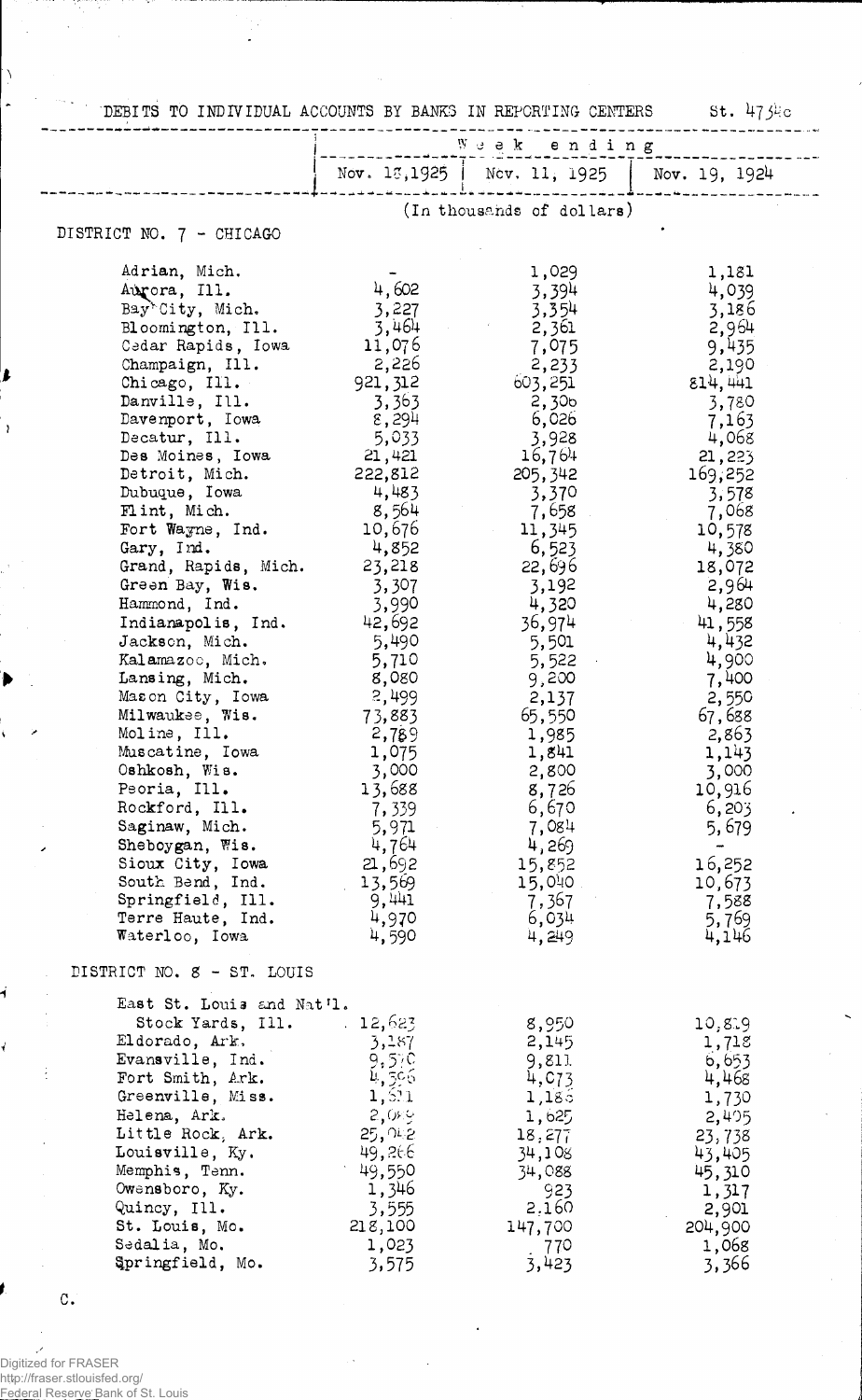| DEBITS TO INDIVIDUAL ACCOUNTS BY BANKS IN REPORTING CENTERS                                                                                                                                                                                                                                                                                                                                                                                                                                                                                                            |                                                                                                                                                                                                                                                                       |                                                                                                                                                                                                                                                                                | St. 4734d                                                                                                                                                                                                                                                           |
|------------------------------------------------------------------------------------------------------------------------------------------------------------------------------------------------------------------------------------------------------------------------------------------------------------------------------------------------------------------------------------------------------------------------------------------------------------------------------------------------------------------------------------------------------------------------|-----------------------------------------------------------------------------------------------------------------------------------------------------------------------------------------------------------------------------------------------------------------------|--------------------------------------------------------------------------------------------------------------------------------------------------------------------------------------------------------------------------------------------------------------------------------|---------------------------------------------------------------------------------------------------------------------------------------------------------------------------------------------------------------------------------------------------------------------|
|                                                                                                                                                                                                                                                                                                                                                                                                                                                                                                                                                                        | Week ending                                                                                                                                                                                                                                                           |                                                                                                                                                                                                                                                                                |                                                                                                                                                                                                                                                                     |
|                                                                                                                                                                                                                                                                                                                                                                                                                                                                                                                                                                        |                                                                                                                                                                                                                                                                       | Nov. 18, 1925   Nov. 11, 1925   Nov. 19, 1924                                                                                                                                                                                                                                  |                                                                                                                                                                                                                                                                     |
|                                                                                                                                                                                                                                                                                                                                                                                                                                                                                                                                                                        |                                                                                                                                                                                                                                                                       | (In thousands of dollars)                                                                                                                                                                                                                                                      |                                                                                                                                                                                                                                                                     |
| PISTRICT NO. 9 - MINNEAPOLIS                                                                                                                                                                                                                                                                                                                                                                                                                                                                                                                                           |                                                                                                                                                                                                                                                                       |                                                                                                                                                                                                                                                                                |                                                                                                                                                                                                                                                                     |
| Aberdeen, S. D.<br>Billings, Mont.<br>Dickinson, N. D.<br>Duluth, Minn.<br>Fargo, N. D.<br>Grand Forks, N. D.<br>Helena, Mont.<br>Jamestown, N. D.<br>La Crosse, Wis.<br>Minneapolis, Minn.<br>Minot, N. D.<br>Red Wing, Minn.<br>St. Paul, Minn.<br>Sioux Falls, S. D.<br>South St. Paul, Minn.<br>Superior, Wis.<br>Winona, Minn.                                                                                                                                                                                                                                    | 2,098<br>2,036<br>- 526<br>31,558<br>4,889<br>3,432<br>2,542<br>835<br>2,624<br>123,050<br>2,105<br>708<br>50,241<br>4,514<br>13,649<br>2,104<br>1,575                                                                                                                | 1,640<br>1,790<br>471<br>28,844<br>3,701<br>2,471<br>2,015<br>722<br>2,392<br>83,324<br>1,371<br>- 521<br>31,867<br>4,224<br>8,552<br>1,731<br>1,138                                                                                                                           | 2,105<br>2,362<br>639<br>48,324<br>3,680<br>3,045<br>2,451<br>653<br>2,403<br>131,969<br>1,945<br>745<br>46,787<br>3,925<br>9,786<br>2,041<br>1,123                                                                                                                 |
| DISTRICT NO. 10 - KANSAS CITY                                                                                                                                                                                                                                                                                                                                                                                                                                                                                                                                          |                                                                                                                                                                                                                                                                       |                                                                                                                                                                                                                                                                                |                                                                                                                                                                                                                                                                     |
| Atchison, Kans.<br>Bartlesville, Okla.<br>Casper, Wyo.<br>Cheyenne, Wyo.<br>Colorado Springs, Colo.<br>Denver, Colo.<br>Enid, Okla.<br>Fremont, Neb.<br>Grand Junction, Colo.<br>Guthrie, Okla.<br>Hutchinson, Kans.<br>Independence, Kans.<br>Joplin, Mo.<br>Kansas City, Kans.<br>Kansas City, Mo.<br>Lawrence, Kans.<br>Lincoln, Neb.<br>McAlester, Okla.<br>Muskogee, Okla.<br>Oklahoma City, Okla.<br>Okmulgee, Okla.<br>Omaha, Neb.<br>Parsons, Kans.<br>Pittsburg, Kans.<br>Pueblo, Colo.<br>St. Joseph, Mo.<br>Topeka, Kans.<br>Tulsa, Okla.<br>Wichita, Kans. | 1,716<br>3,374<br>2,963<br>2,205<br>4,959<br>49,344<br>4,251<br>831<br>1,191<br>1,202<br>3,647<br>3,010<br>6,245<br>6,031<br>116,898<br>1,504<br>8,256<br>1,480<br>3,494<br>26,387<br>2,967<br>51,337<br>888<br>1,873<br>8,133<br>16,230<br>4,261<br>31,475<br>10,720 | 1,343<br>2,128<br>2,523<br>2,152<br>2,800<br>35,051<br>2,586<br>667<br>$\varepsilon$ 61<br>827<br>3,160<br>1,813<br>3,457<br>4,065<br>77,284<br>1,199<br>· 6,608<br>1,028<br>3,098<br>19,307<br>2,043<br>37,853<br>5خۇ<br>1,351<br>3,625<br>11,726<br>3,340<br>15,996<br>8,204 | 1,596<br>2,361<br>4,300<br>2,787<br>3,517<br>44,849<br>3,827<br>765<br>850.<br>823<br>4,437<br>2,245<br>4,551<br>4,553<br>103,708<br>1,225<br>6,922<br>1,415<br>4,422<br>22,658<br>2,577<br>46,025<br>758<br>1,266<br>10,006<br>16,171<br>3,463<br>21,824<br>10,951 |

C.

k

Ì

Þ